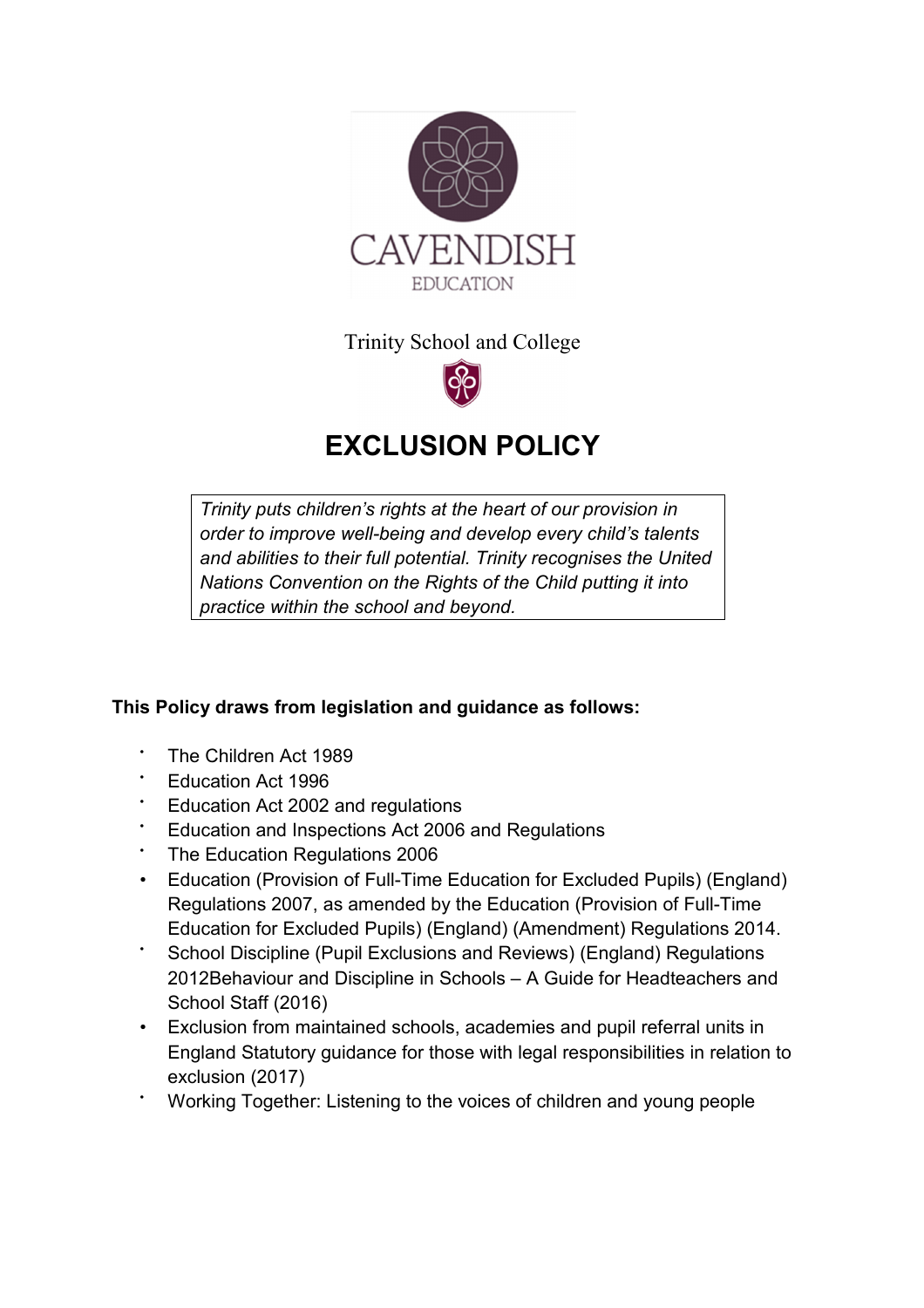## **The Authority to Exclude**

The Trinity Headteachers in conjunction with the Executive Lead for Pastoral, Welfare and Safeguarding can exclude a learner and this must be on disciplinary grounds. A learner may be excluded for one or more fixed periods (up to a maximum of 45 school days in a single academic year), or permanently. A fixed period exclusion does not have to be for a continuous period. In exceptional cases, usually where further evidence has come to light, a fixed period exclusion may be extended or converted to a permanent exclusion.

The Headteachers in conjunction with the Executive Lead for Pastoral, Welfare and Safeguarding may withdraw an exclusion that has not been reviewed by the Executive Principal or Cavendish Education Group Directors.

Any decision of Trinity, including exclusion, must be made in line with the principles of administrative law, i.e. that it is: lawful (with respect to the legislation relating directly to exclusions and a school's wider legal duties, including the European Convention of Human Rights); rational; reasonable; fair; and proportionate.

The Executive Lead must take account of their legal duty of care when sending a learner home following an exclusion.

When establishing the facts in relation to an exclusion decision the Headteacher must apply the civil standard of proof, i.e. 'on the balance of probabilities' it is more likely than not that a fact is true, rather than the criminal standard of 'beyond reasonable doubt'.

Under the Equality Act 2010 [Equal Opportunity and Diversity Policy] schools must not discriminate against, harass or victimise learners because of their: sex; race; disability; religion or belief; sexual orientation; because of a pregnancy / maternity; or because of a gender reassignment.

These duties need to be taken into account when deciding whether to exclude a learner. Schools must also ensure that their policies and practices do not discriminate against learners by unfairly increasing their risk of exclusion. Provisions within the Equality Act allow schools to take positive action to deal with particular disadvantages affecting one group, where this can be shown to be a proportionate way of dealing with such issues.

Trinity Headteachers (along with the Executive Lead) together with the Executive Principal and Cavendish Education Group Directors will take account of their statutory duties in relation to special educational needs and disability (SEND) when administering the exclusion process. This includes having regard to the SEN Code of Practice.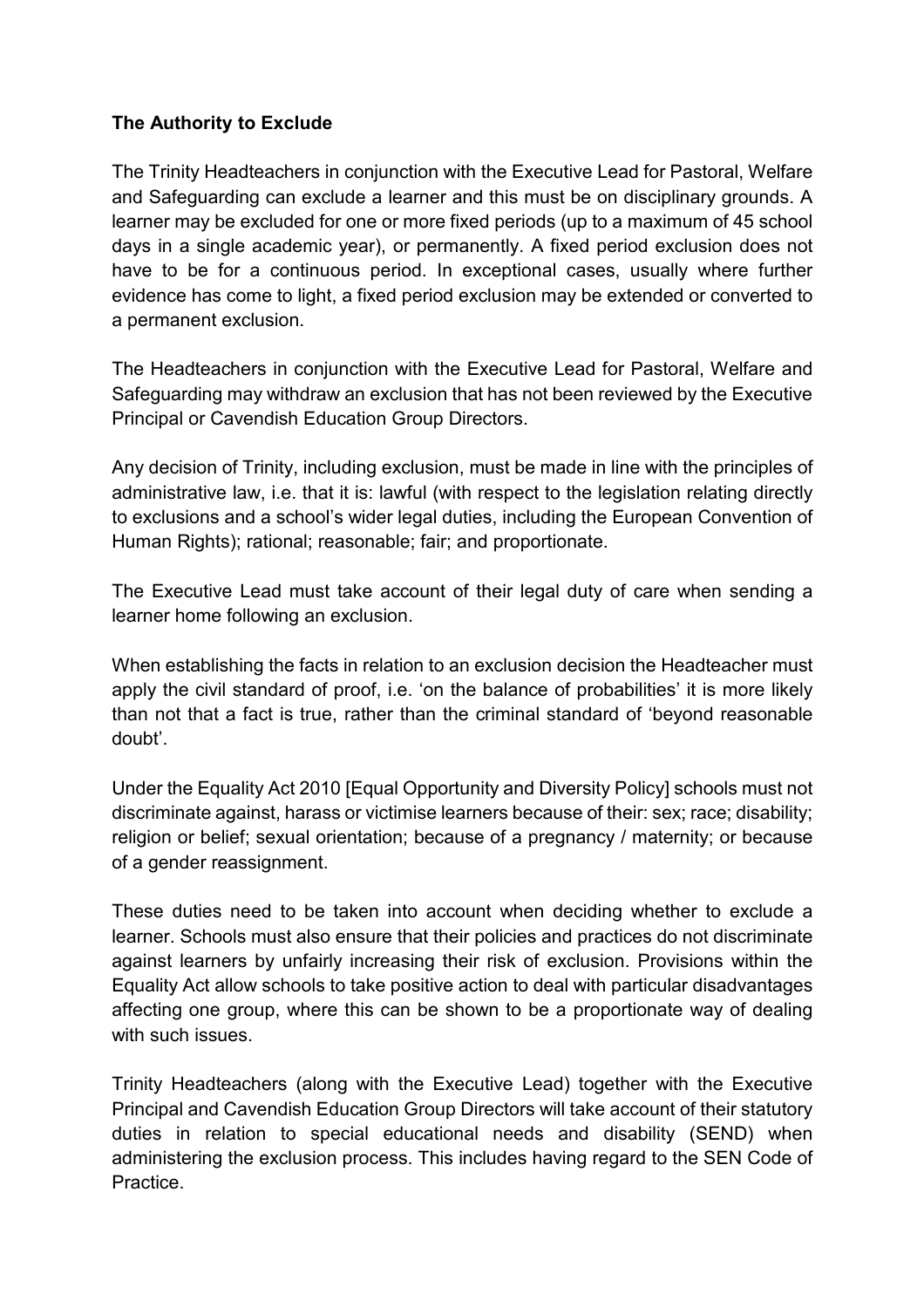It is unlawful to exclude or to increase the severity of an exclusion for a non-disciplinary reason. For example, it would be unlawful to exclude a learner simply because they have additional needs or a disability that the school feels it is unable to meet, or for a reason such as: academic attainment / ability; the action of a learner's parents; or the failure of a learner to meet specific conditions before they are reinstated. Learners who repeatedly disobey their teachers' academic instructions could, however, be subject to exclusion, as would students who are disrupting the teaching, learning and safety within Trinity. All exclusions are formally recorded.

## **Communication of the Policy**

This policy is made known to parents and carers as they sign the Contract Agreements on admission. This policy is on the website and signposted within the Welcome Pack. The Headteachers, Executive Lead together with the Executive Principal and Cavendish Education Group Directors have the authority to exclude learners who do not fulfil the admission criteria as a result of information not being made fully available on admission. Equally if it can be demonstrated that *more* support was required by the learner than can be offered/provided by the local authority, the parents or Trinity, and that there is a more suitable alternative school placement, the exclusion may be withdrawn and the change of school will be regarded as an appropriate educational transfer.

## **Factors that a Headteacher should take into account before taking the decision to exclude**

A decision to exclude a learner permanently should only be taken:

- in response to a serious breach, or persistent breaches, of the school's behaviour policy; and
- where allowing the learner to remain in school would seriously harm the education or welfare of the learner or others in the Trinity or within the travel arrangements provided by the LA to and from the school or college.

The decision on whether to exclude is for the Headteachers and Executive Lead for a period of no more than 5 days to take. However, where practical, the Headteacher, and the Executive Lead will give learners an opportunity to present their case before taking the decision to exclude if this is possible.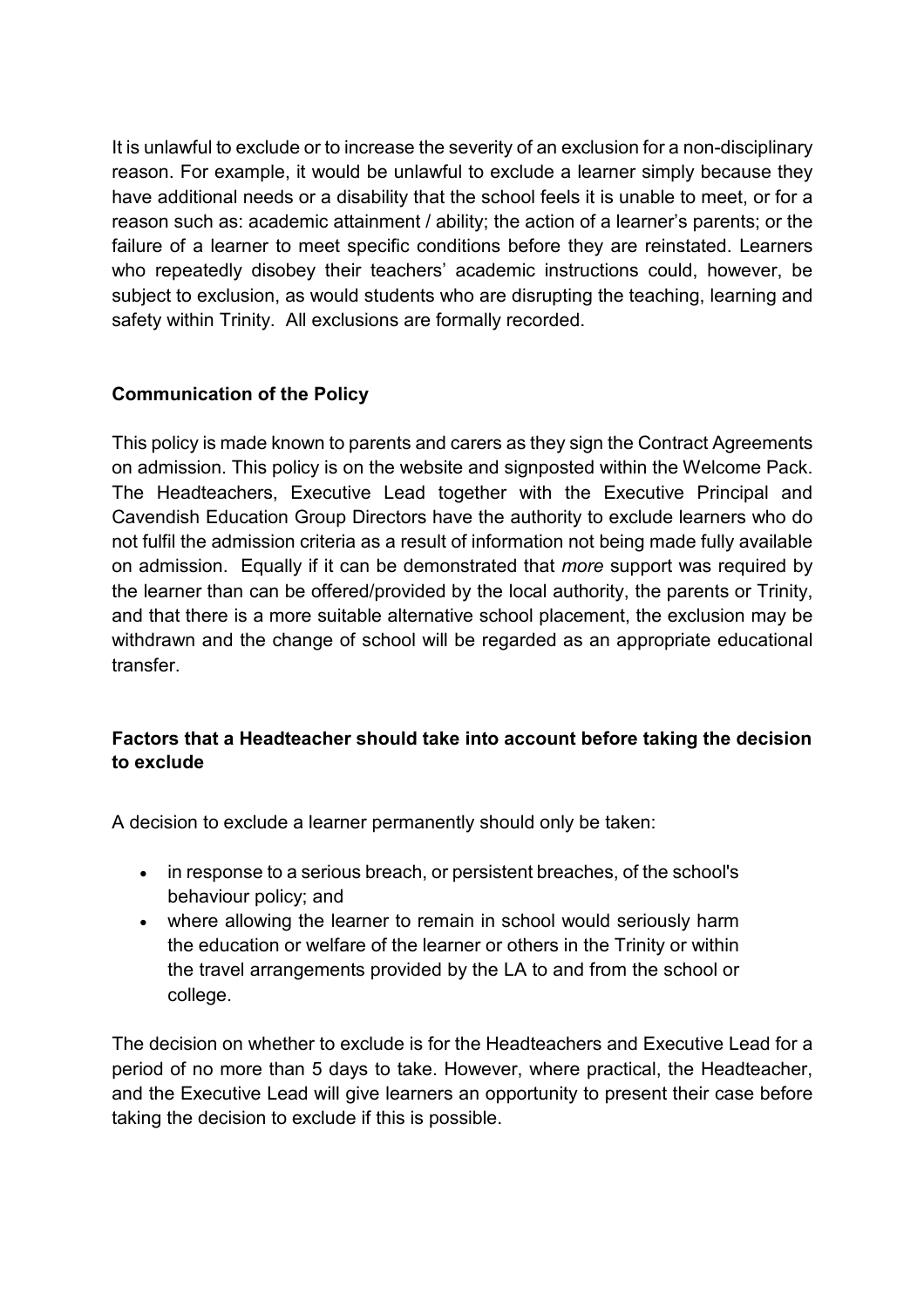Whilst an exclusion may still be an appropriate sanction, the Headteacher and Executive Lead should take account of any contributing factors that are identified after an incident of poor behaviour has occurred. For example, where it comes to light that a learner has suffered bereavement, has mental health issues or has been subject to bullying. All Trinity staff are aware of the SEND challenges of learners.

Early intervention to address underlying causes of disruptive behaviour should include an assessment of whether appropriate provision is in place to support any SEN or disability that a learner may have. The Headteachers and Executive Lead should also consider the use of a multi-agency assessment for learners who demonstrate persistent disruptive behaviour. Such assessments may pick up unidentified special educational needs but the scope of the assessment could go further, for example, by seeking to identify mental health or family problems.

Where a learner has received multiple exclusions or is approaching the legal limit of 45 school days of fixed period exclusion in an academic year, the Headteacher should consider whether exclusion is providing an effective sanction.

## **Communication about an Exclusion**

## *It is the headteacher's duty to inform parents about an exclusion*

When the Headteacher and Executive Lead makes the decision to exclude a learner they must, without delay, notify parents of the period of the exclusion and the reasons for it.

The school will, without delay, provide parents with the following information in writing:

- the reasons for the exclusion,
- the period of a fixed period exclusion or, for a permanent exclusion, the fact that it is permanent,
- parents' right to make representations about the exclusion to the governing body (in line with the requirements set out in paragraphs 50 to 57) and how the learner may be involved in this,
- how any representations should be made, and
- where there is a legal requirement for the governing body to consider the exclusion, that parents have a right to attend a meeting, be represented at this meeting (at their own expense) and to bring a friend.

This written notification of the information can be provided by:

- delivering it directly to the parents;
- emailed (parentmail) directly to parents, as an attachment;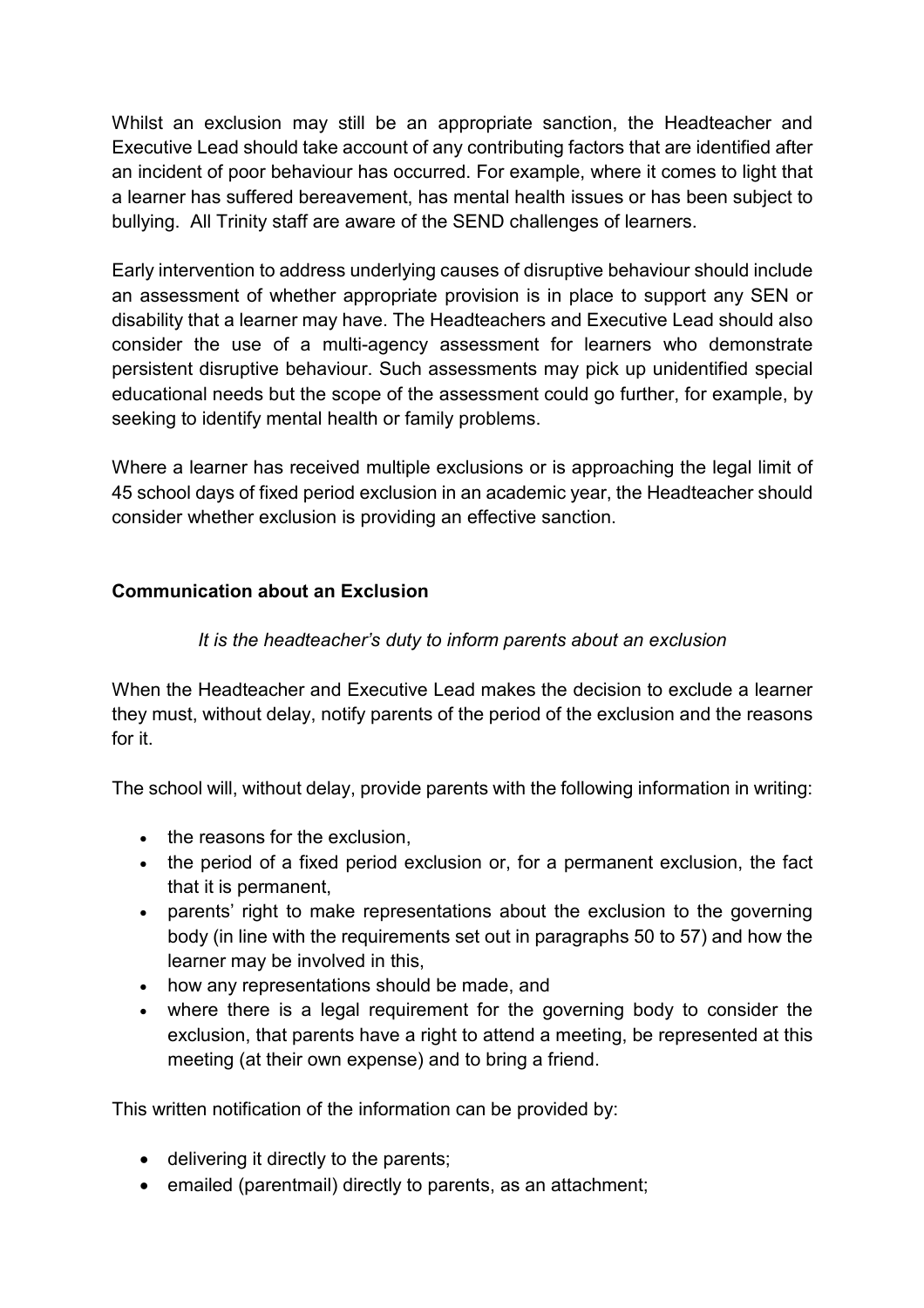- leaving it at their last known address;
- by posting it to last known address.

Where an excluded learner is of compulsory school age the Headteacher and Executive Lead must also notify parents without delay, and by the end of the afternoon session:

• that for the first five school days of an exclusion (or until the start date of any alternative provision where this is earlier) parents are legally required to ensure that their child is not present in a public place during school hours without reasonable justification.

Parents must be informed where a fixed period exclusion has been extended or converted to a permanent exclusion. In such cases the Headteacher and Executive Lead must write again to the parents explaining the reasons for the change and providing any additional information required.

When notifying parents about an exclusion, the Headteacher and Executive Lead should set out what arrangements have been made to enable the learner to continue his / her education prior to the start of any alternative provision or the learner's return to school.

The Headteacher and Executive Lead will ensure that information provided to parents is clear and easily understood. Where the parents' first language is not English consideration should be given, where practical, to translating the letter or taking additional steps to ensure that the details of the exclusion and parents' right to make representations to the governing body have been understood.

### **Free and Impartial Information to Support Parents/Carers**

When notifying parents about an exclusion the Headteacher and Executive Lead should draw attention to relevant sources of free and impartial information.

This information should include:

- a link to this statutory guidance on exclusions: **Exclusion guidance;**
- a link to the Coram Children's Legal Centre: **www.childrenslegalcentre.com** 08088 020 008; and
- where considered relevant by the Executive Headteacher, Vice Principal, Head of School or Head of College links to local services, such as Traveller Education Services or the local parent partnership (**www.parentpartnership.org.uk**).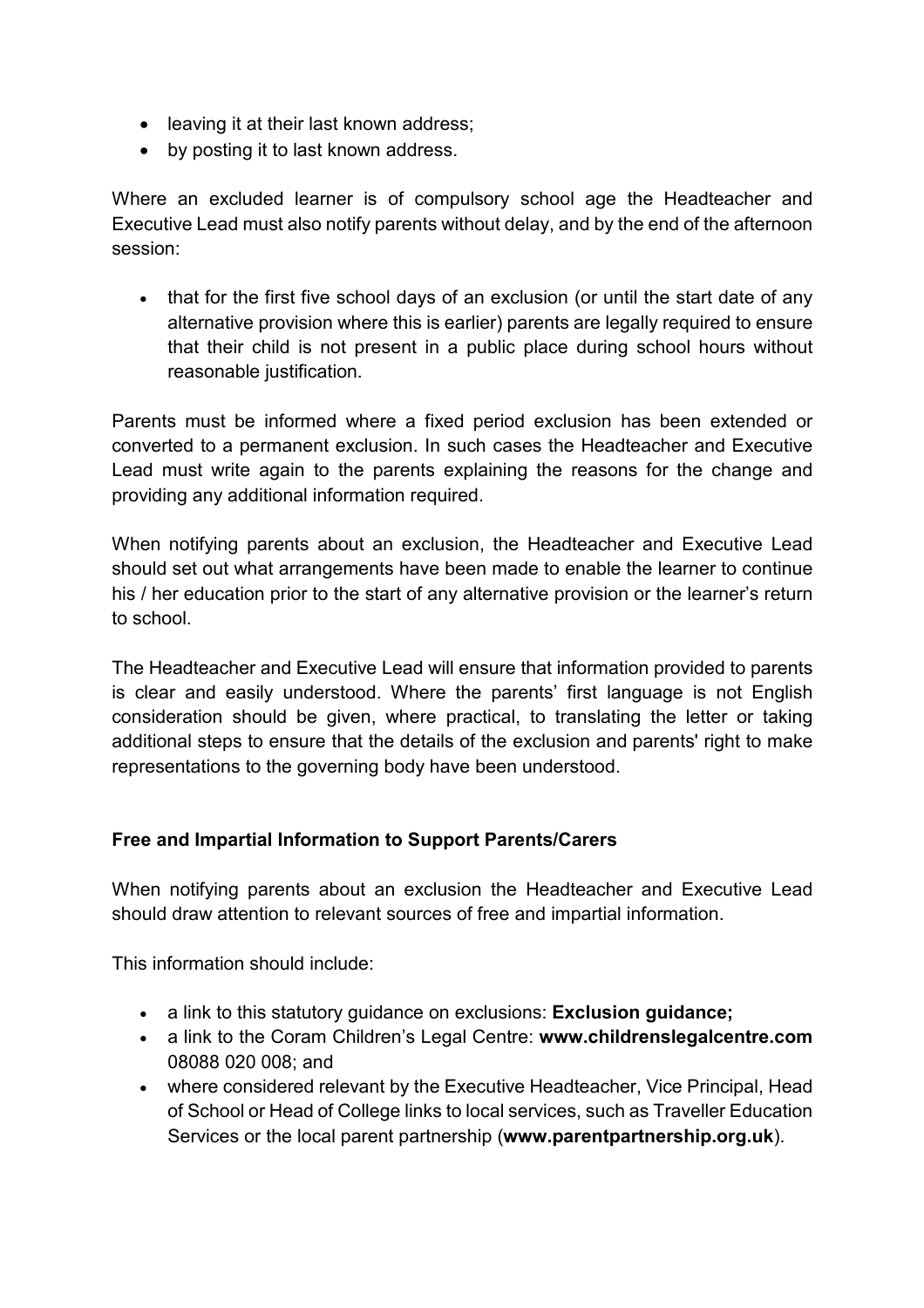## **Informing the Placing Authority and other Agencies**

The Headteacher and Executive Lead, without delay, notify the local authority of:

- a permanent exclusion (including where a fixed period exclusion is made permanent);
- exclusions which would result in the learner being excluded for more than five school days (or more than ten lunchtimes) in a term; and
- exclusions which would result in the learner missing a public examination or national curriculum test.

For all other exclusions the Headteacher and Executive Lead will ensure that the local authority are notified and that information is available to the Executive Principal and Cavendish Education Group Directors termly. Notifications must include the reasons for the exclusion and the duration of any fixed period exclusion.

## **The Role of Local Authorities in Permanent Exclusions**

For permanent exclusions, Trinity will call an Emergency review and the local authority will be informed so that they can make suitable arrangements for full-time education for the learner to begin no later than the sixth day of the exclusion. This will be the learner's 'home authority'. If at the review it is decided that Trinity can no longer meet the needs of the learner, or that continued inclusion of the learner at Trinity is detrimental to the continued education of other learners, then the local authority will take over the placement as from the end of the exclusion period. Until that time work will be provided for the learner, electronically and be marked by the Trinity Teachers. Should the learner not have a placement at a new school by the end of the Exclusion period, all documentation will be archived and made available to the local authority on receipt of the new school or college placement.

In addition, where a learner has a statement of Education, Health and Care Plan (EHCP), the local authority must ensure that an appropriate full-time placement is identified in consultation with the parents, who retain their rights to express a preference for a school that they wish their child to attend, or make representations for a placement in any other school.

Local authorities must have regard to the statutory guidance, *Promoting the Educational Achievement of Looked After Children: Statutory Guidance for Local Authorities* when carrying out their duties in relation to the education of looked after children.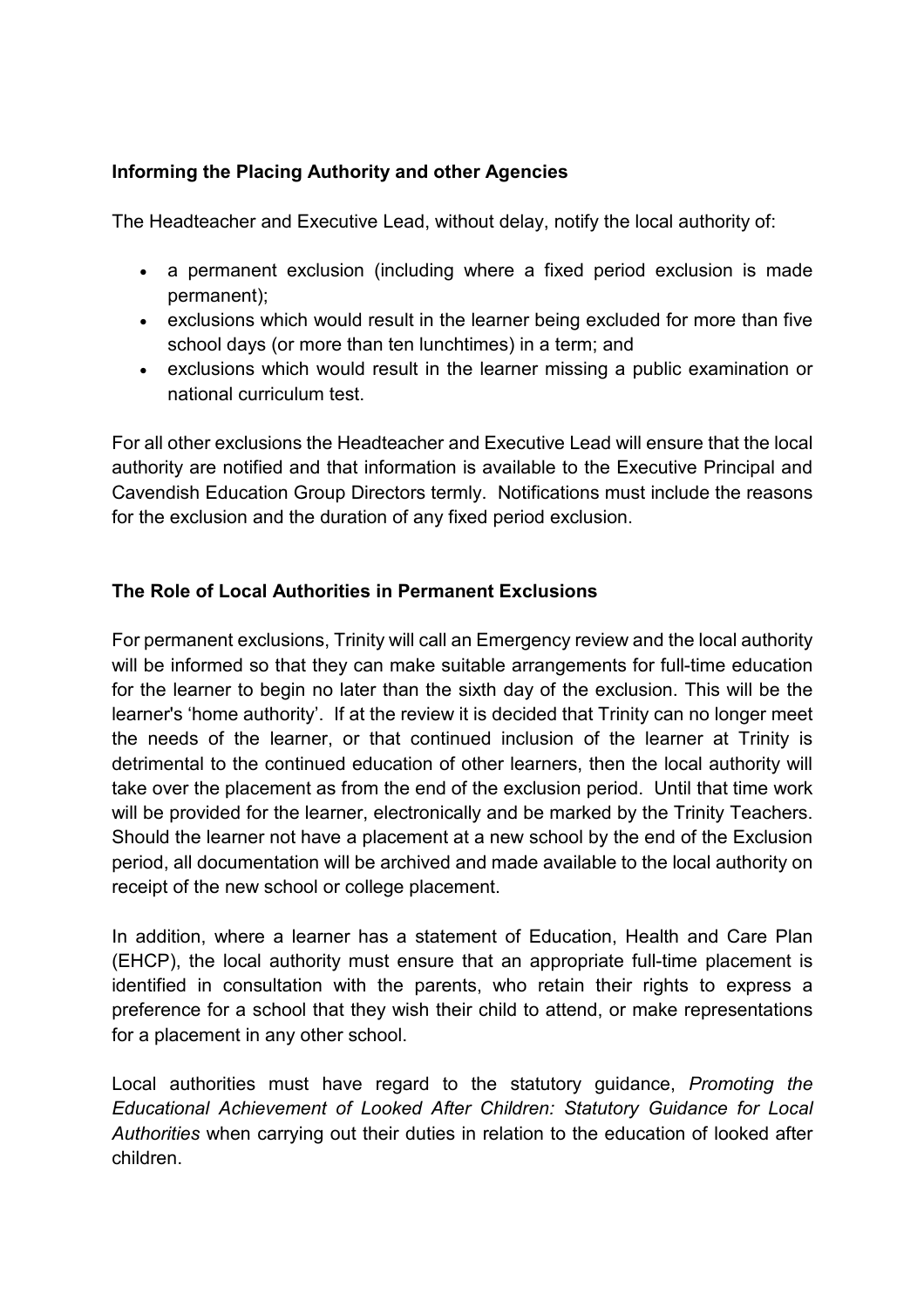### **Exclusion Appeals Process**

The Executive Principal and Cavendish Education Group Directors will consider parents' representations about a permanent or fixed term exclusion of more than five days.

The following parties will be invited to a meeting with the Executive Principal and/or members of the Cavendish Education Group Directors and allowed to make representations:

- parents
- the Headteacher and Executive Lead
- representatives from the local authority or other professional agencies.

The Executive Lead will identify the steps they will take to ensure all parties will be supported to participate in their consideration and have their views properly heard. This is particularly important where learners under 18 are speaking about their own exclusion or giving evidence to the Executive Principal and Cavendish Education Group Directors.

The Trinity Executive PA will act as Clerk at the Directors Meeting ensuring that clear minutes are taken of the meeting as a record of the evidence that was considered by the Directors. These minutes should be made available to all parties on request.

The Executive Principal and Directors will ask all parties to withdraw before making a decision. The Trinity Executive PA will continue to support the Executive Principal and Direcrors with the wording of the Appeals Response letter. The Trinity Executive PA will help the Directors by referencing her notes of the meeting and with the wording of the decision letter.

In reaching a decision on whether or not to reinstate a learner, the Executive Principal and Cavendish Education Group Directors should consider whether the decision to exclude the learner was lawful, reasonable and procedurally fair, taking account of the Headteacher and Executive Lead. The Executive Principal and Directors should note the outcome of their consideration on the learner's educational record, along with copies of relevant papers for future reference.